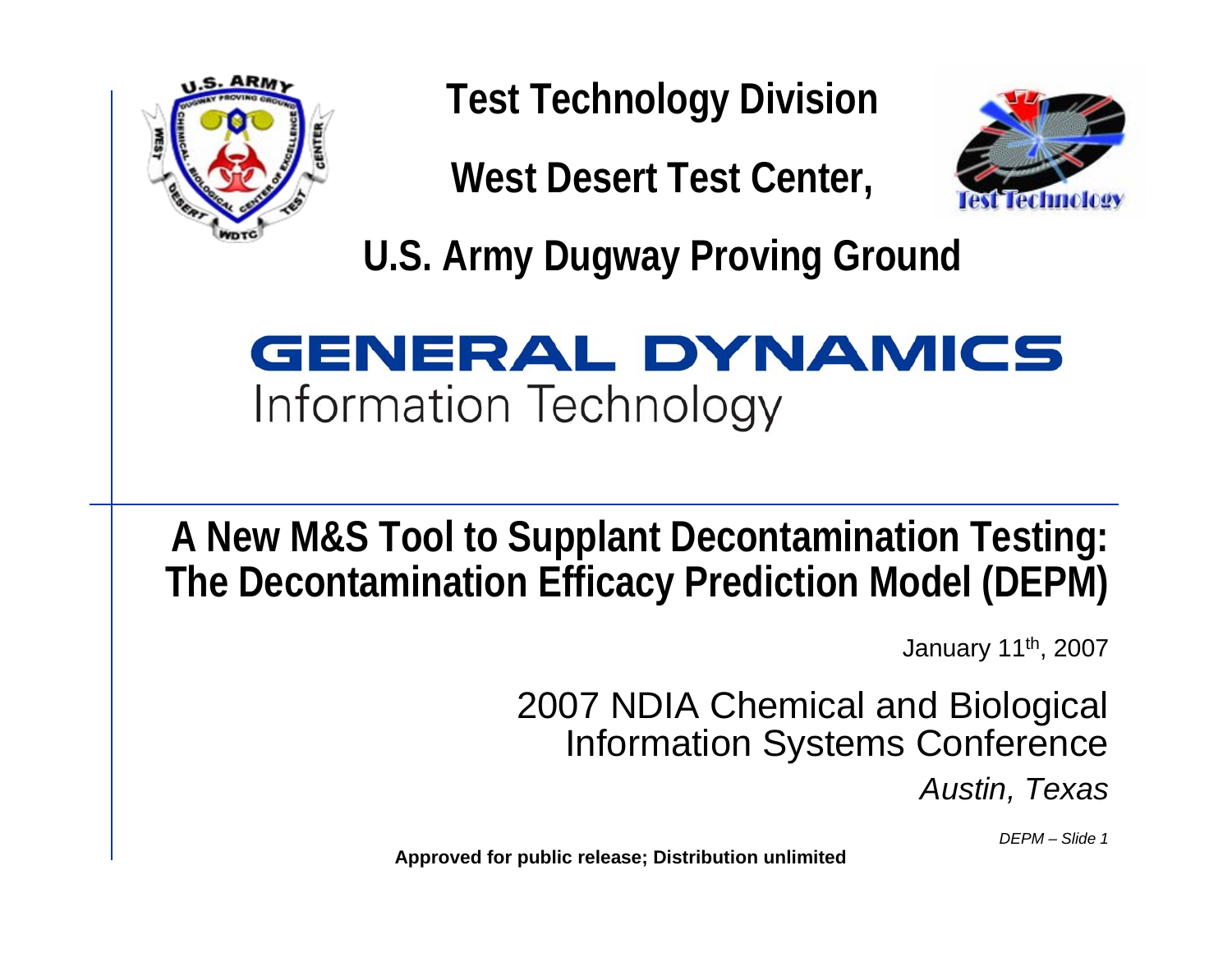### **Authors**

#### **Leonard N. Carter, PhD, WDTC Program Manager for Future Combat Systems M&S,**

**435-831-5131 (DSN 789-5131), pete.carter@us.army.mil** M&S Branch, Test Technology Division, West Desert Test Center (WD-TT-S) U.S. Army Dugway Proving Ground Dugway, Utah 84022-5000

#### **Ted Hayes, Senior Software Engineer,**

**937-476-2181, ted.hayes@gdit.com** General Dynamics Information Technology 5100 Springfield St, Suite 504 Dayton, Ohio 45431-1261





**GENERAL DYNAMICS** Information Technology

*DEPM – Slide 2*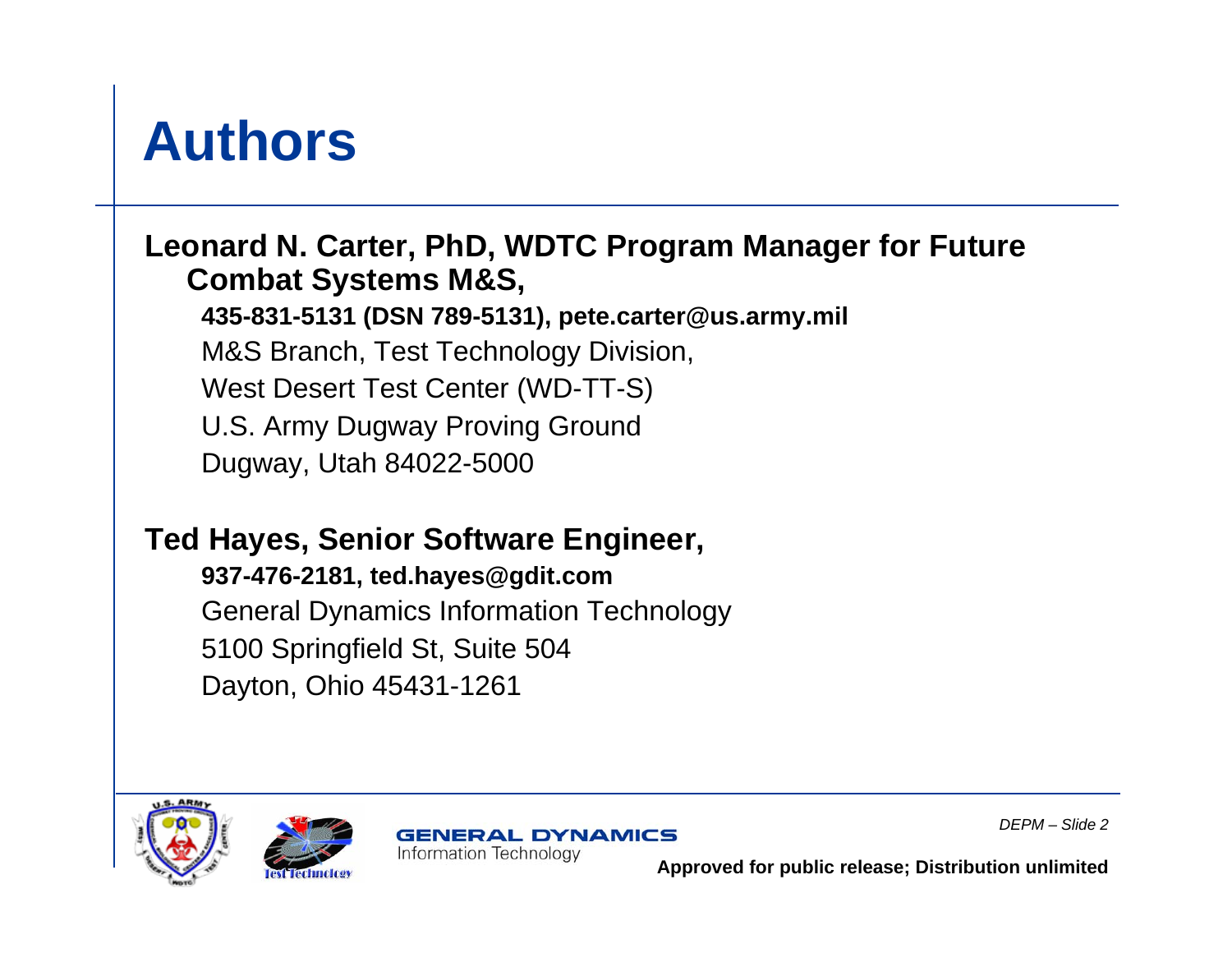# **Briefing Outline**

- History/Background
- Model Structure
	- ¾ Key Object Classes
	- ¾ Key Objects
- Agent Flow Diagrams
	- ¾ Contamination & Aging Phase
	- ¾ Decon Phase
	- ¾ Residual Hazard Phase
- Questions?







*DEPM – Slide 3*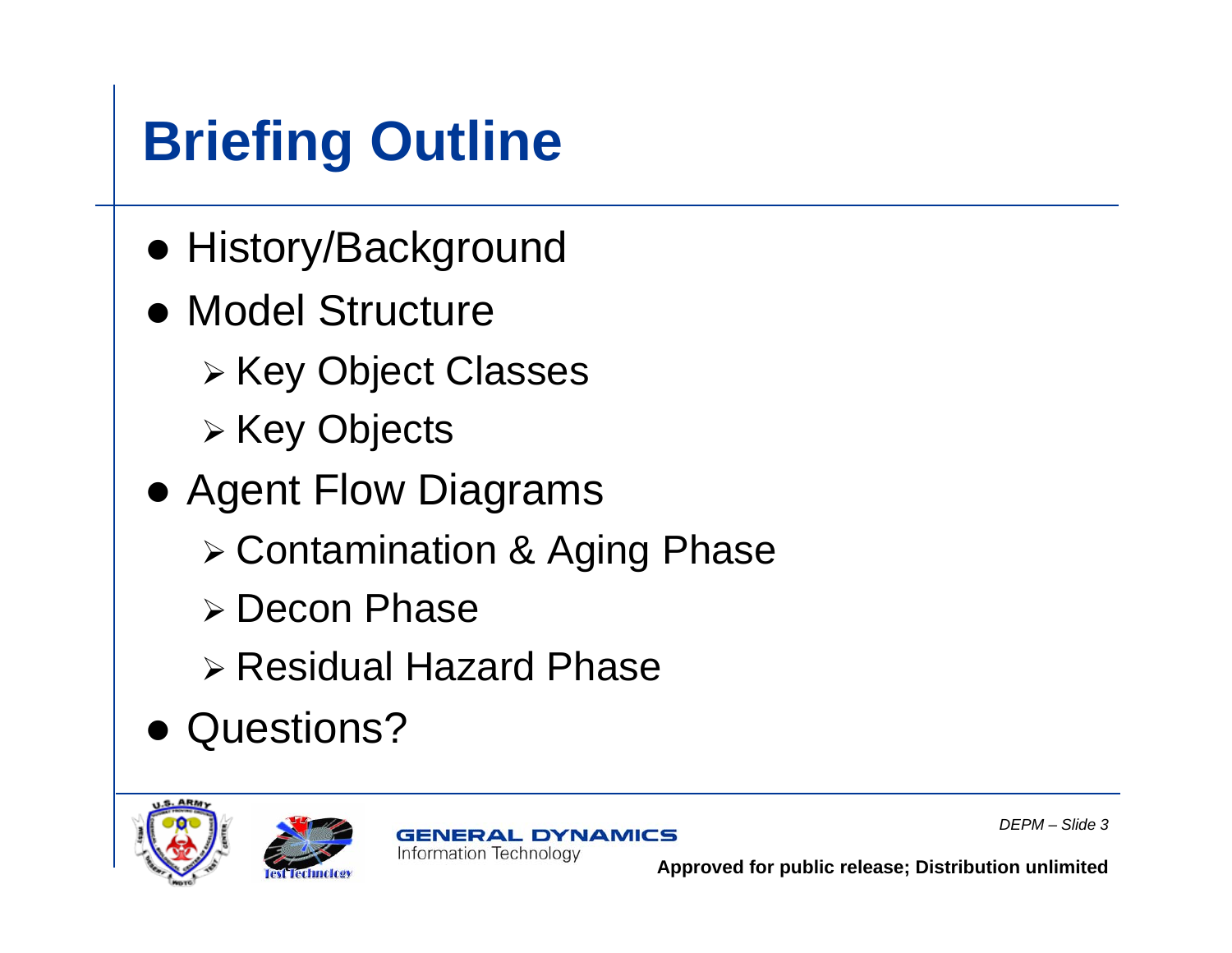## **History/Background**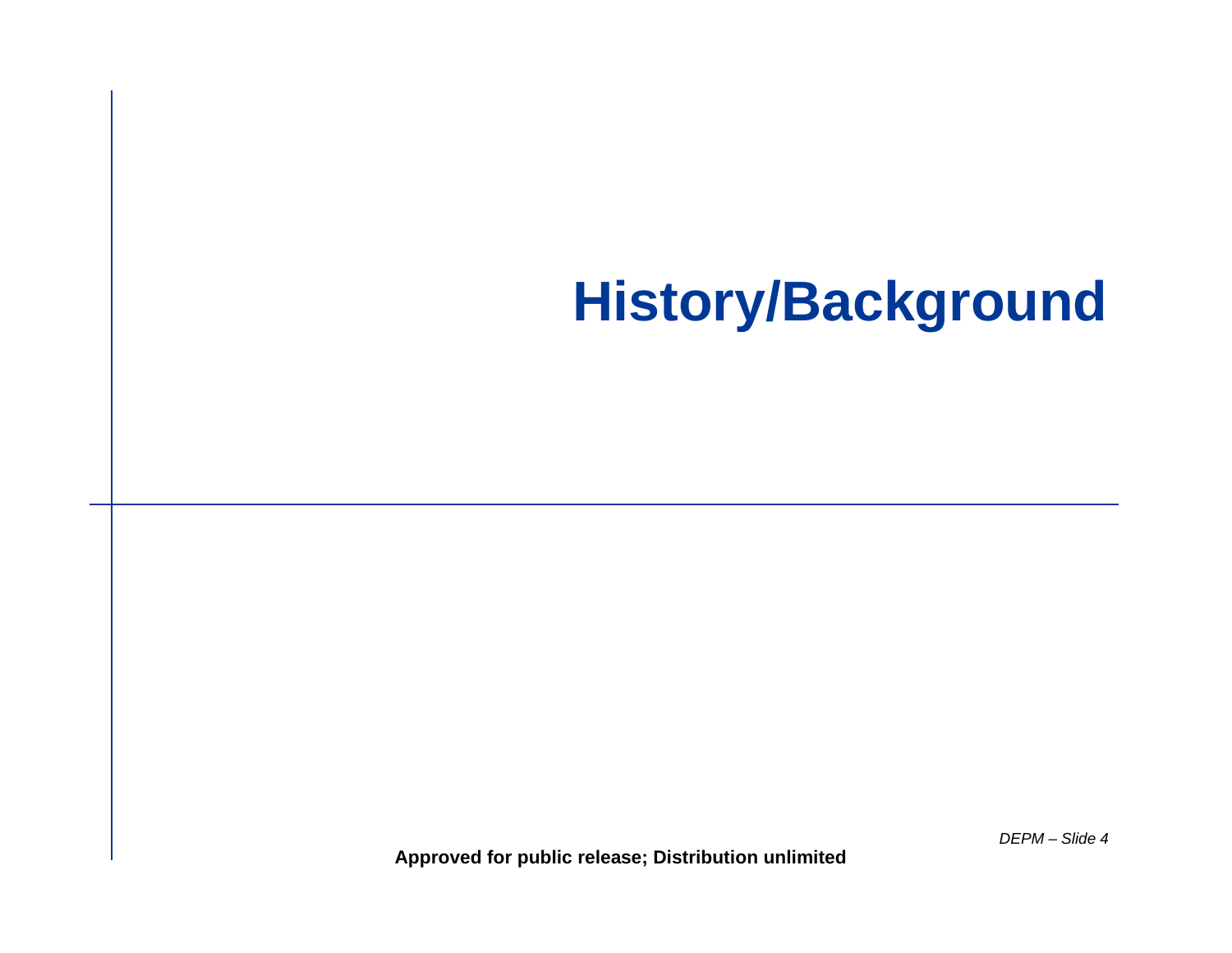## **Historical Background**

- Initiated in 2003 as the Equipment Contamination Survivability Tool (ECS), funded by the VPG Program
- Initial phase was survey of existing models and databases
- In 2005 Anteon Corp. was selected to begin model design
- $\bullet$ Proof-of-principle prototype demo'ed in Sep. 2005 at DPG
- With VPG termination in 2006, project is now funded by DTRA, with ECBC performing live agent testing
- Modeling effort now focused on simulating coupon testing of various materials in a chamber environment
- Model renamed to Decon Efficacy Prediction Model to reflect new focus; Anteon now part of GDIT





**GENERAL DYNAMICS** Information Technology

*DEPM – Slide 5*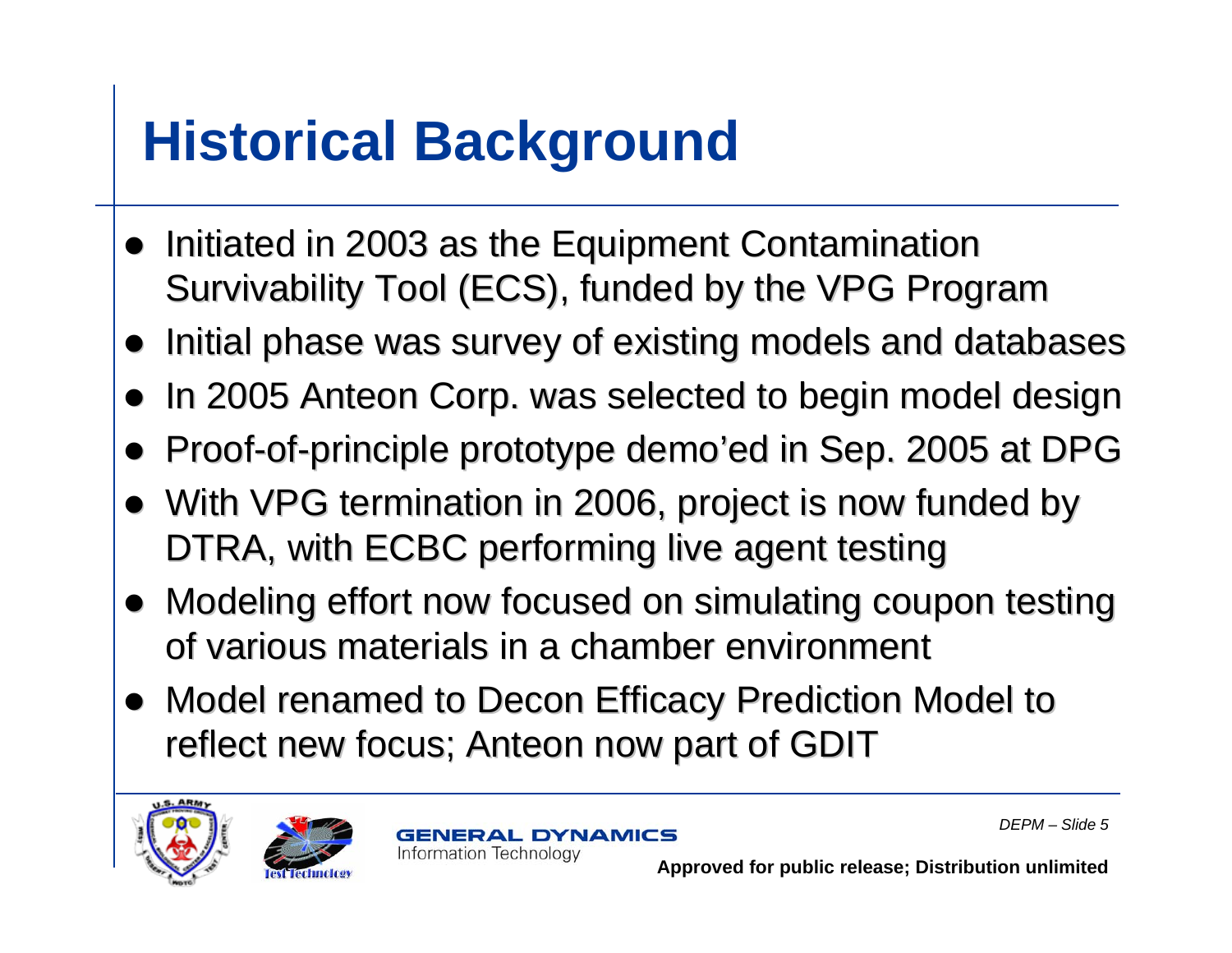### **What is the Decontamination Efficacy Prediction Model (DEPM)?**

- $\bullet$  The DEPM is a software tool that will simulate the contamination/aging/decontamination of material items
- Usable model prototype to be ready early 2007
- Provides a "Virtual Chamber" to subject simulated items to the four key phases:
	- $\triangleright$  Contamination
	- ¾ Aging
	- $\triangleright$  Decontamination
	- ¾ Residual Hazard Residual Hazard





**GENERAL DYNAMICS** Information Technology

*DEPM – Slide 6*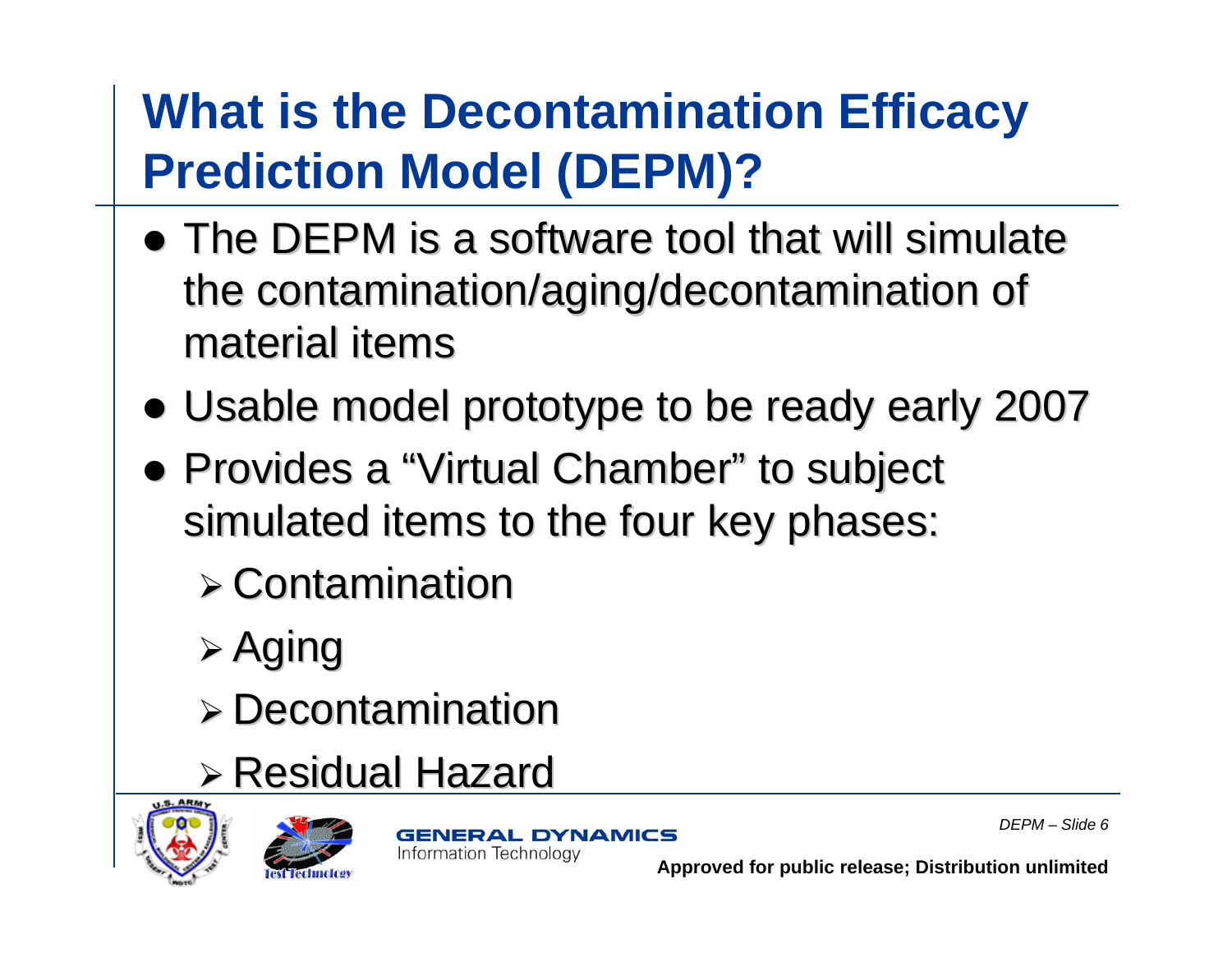## **Potential Benefits of the DEPM**

- Not meant to replace all laboratory tests will complement
- Allows paring down of live testing case matrices
- Allows a wider spectrum of contamination and environmental conditions to be explored
- Provides a platform to test complex items or collections of items – testing not generally possible in chambers with live agent





**DYNAMICS** Information Technology

*DEPM – Slide 7*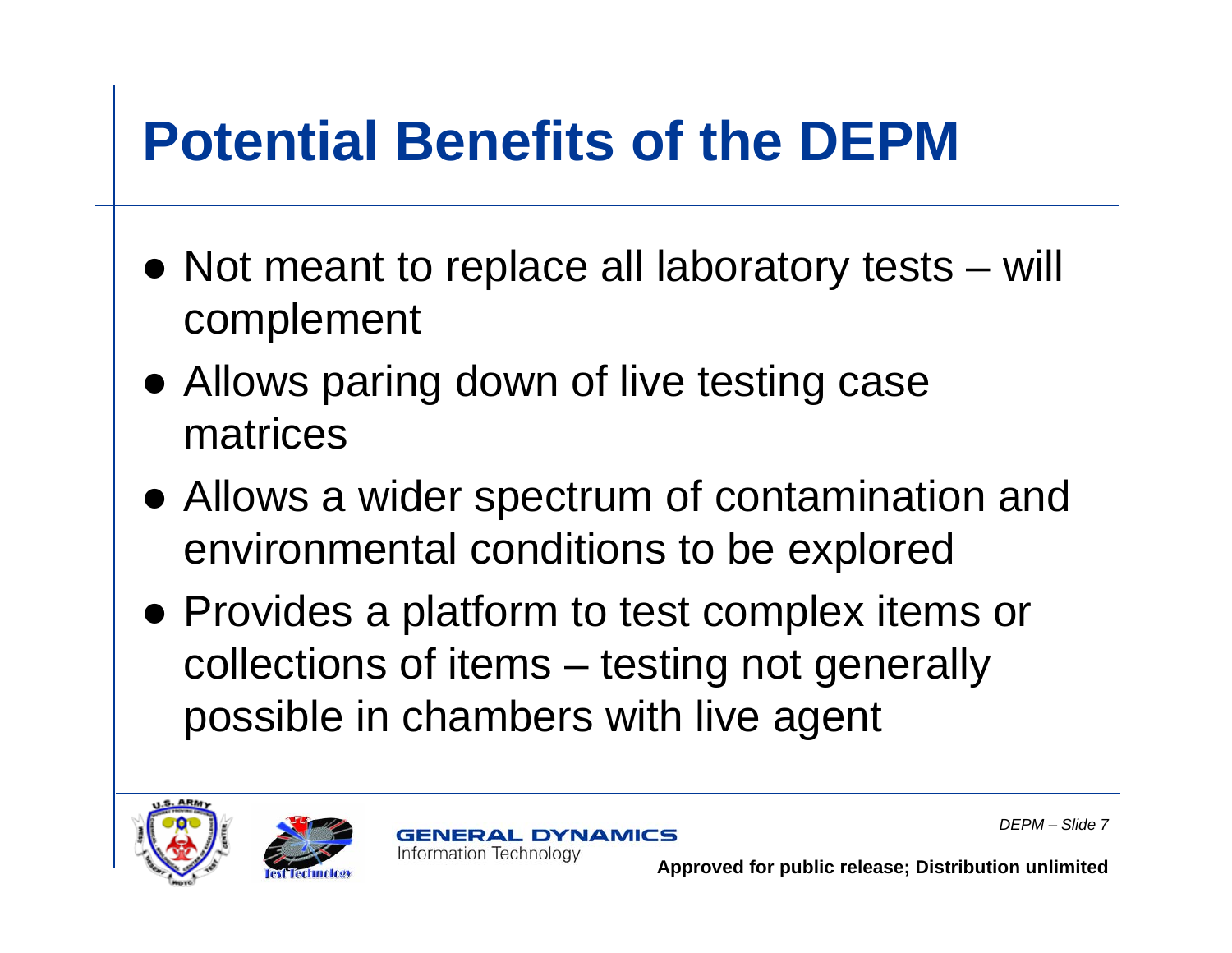#### **Model Structure**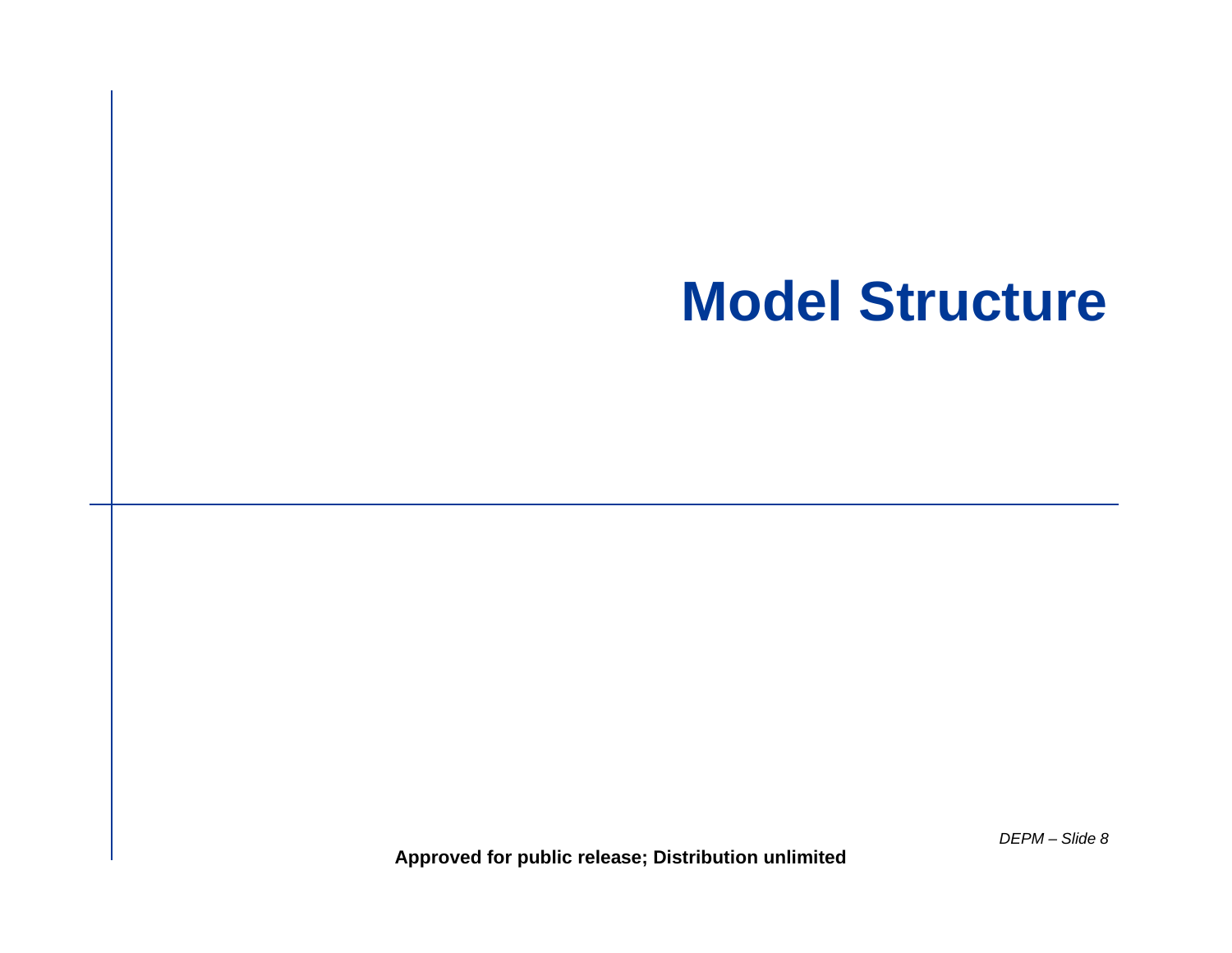## **DEPM Model Structure**







**GENERAL DYNAMICS Information Technology** 

*DEPM – Slide 9*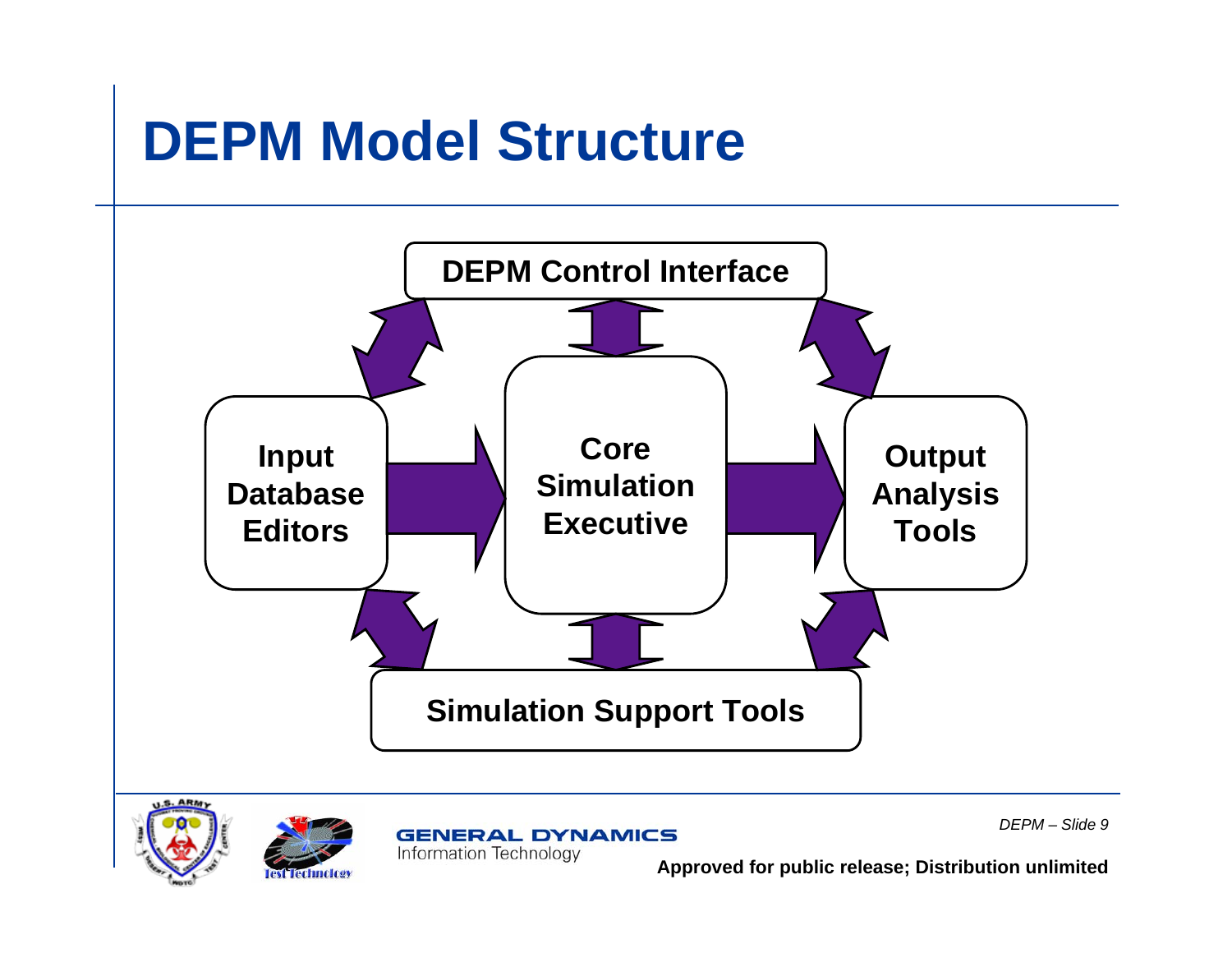# **Key Object Classes (Generalized)**

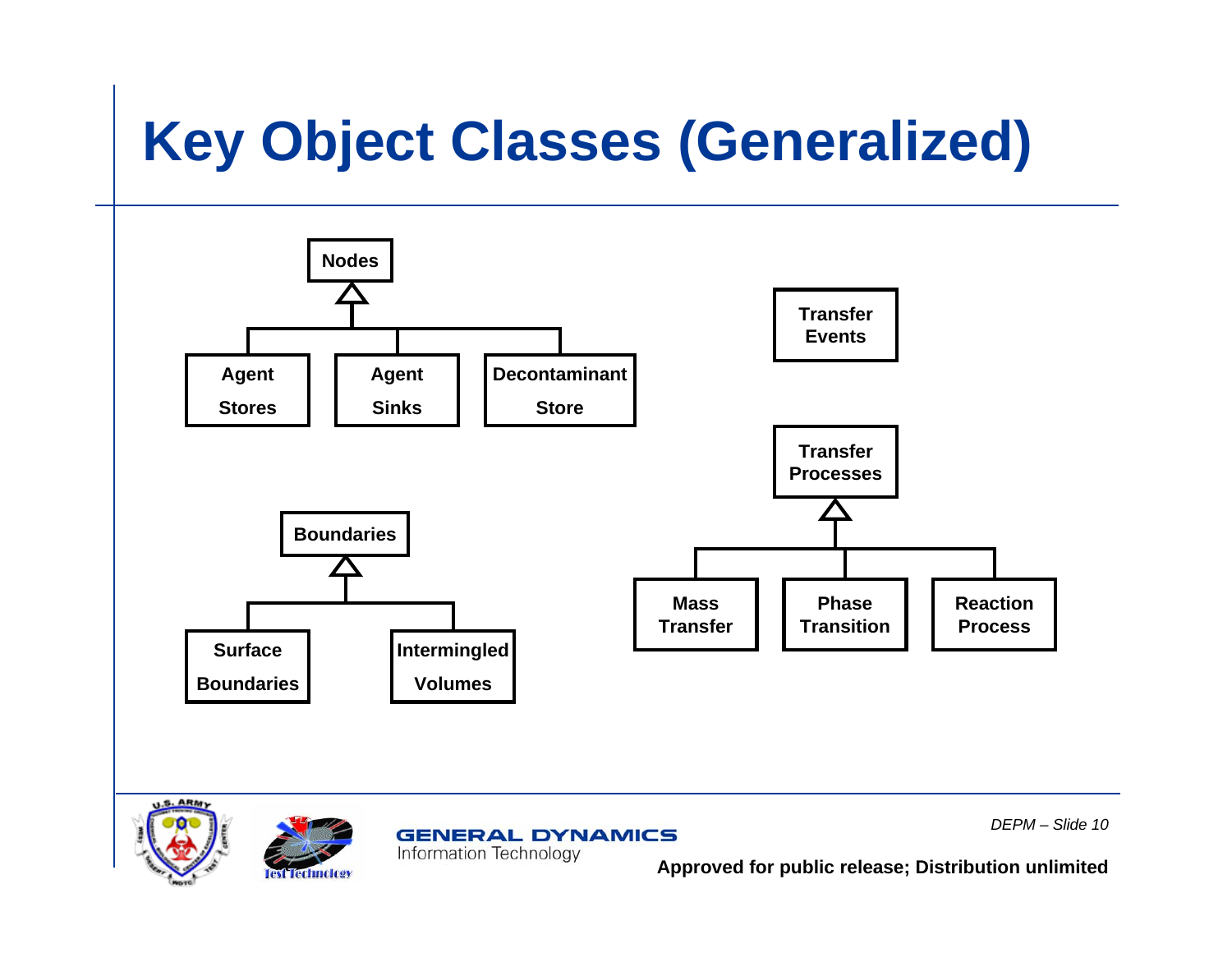## **Stores and Sinks Object Classes**

- **Objects of these classes "contain" quantity of agent or decontaminant**
- **Mass can transfer into or out of Stores**
- **Mass can only transfer into Sinks**
- **A store is assumed to be of homogenous material**



- **Key Object Attributes:**
	- ¾**Current Mass (**units: *mass***)**
	- ¾**Rate of Change (**units: *mass/unit time***)**





**GENERAL DYNAMICS** Information Technology

*DEPM – Slide 11*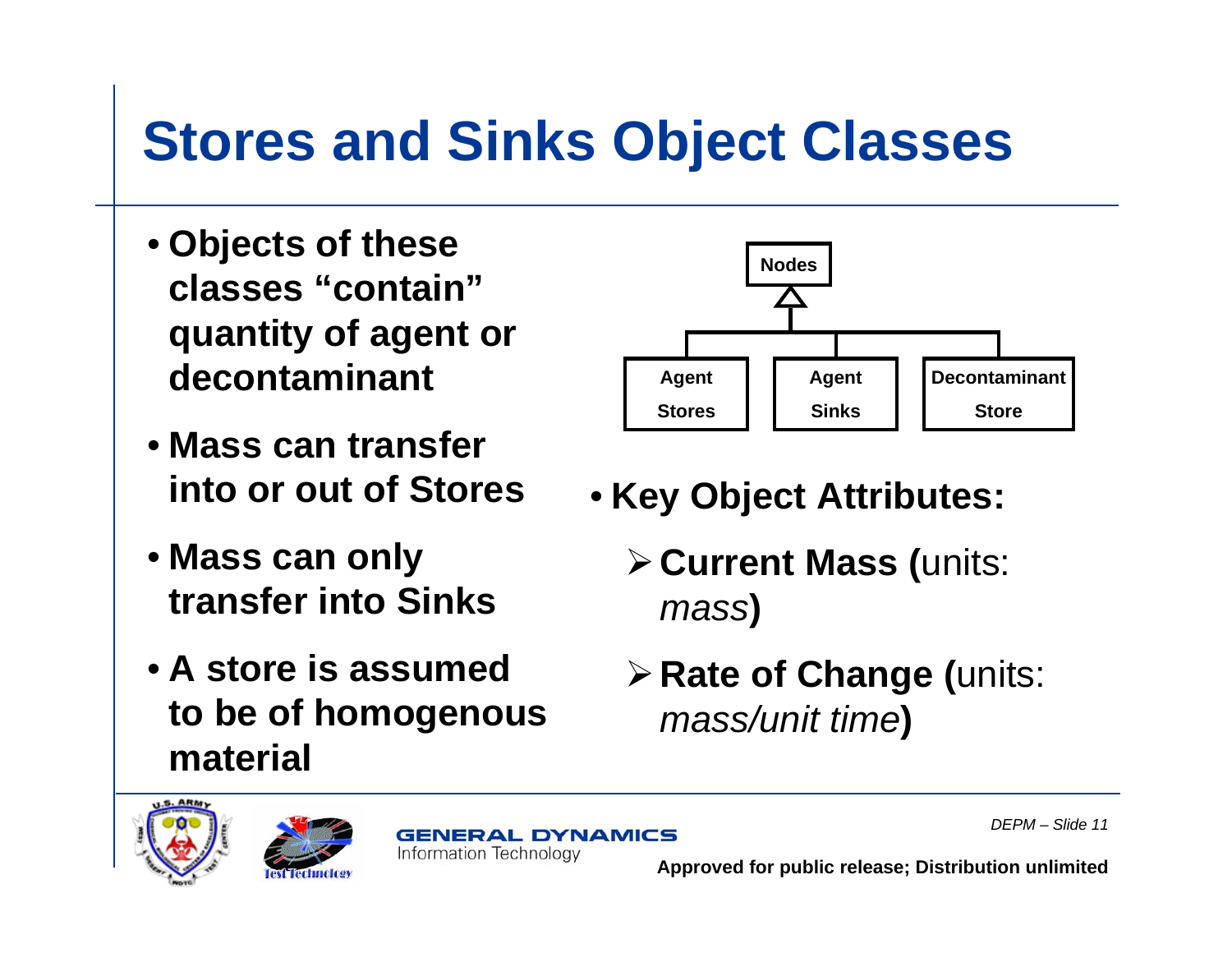## **Transfer Event Object Classes**

• **Transfer Events Objects are used to represent the transfer of agent mass into or out of a store/sink that is assumed to occur at a discrete point in time (rather then over a period of time)**



- **Key Object Attributes:**
	- ¾**Varies by Specific Object**
	- ¾**Typically: mass, percent/fraction transferred, etc.**





**GENERAL DYNAMICS** Information Technology

*DEPM – Slide 12*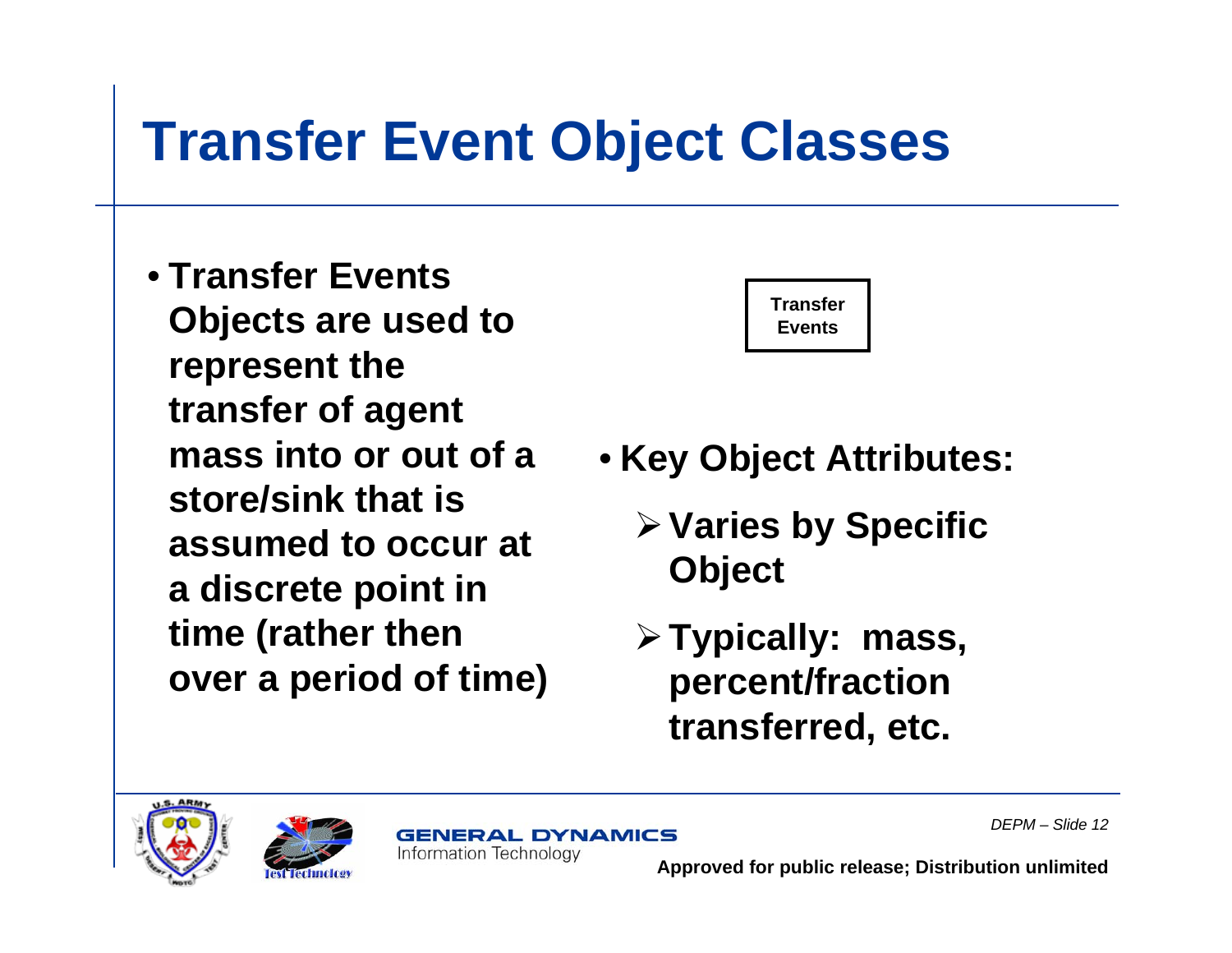## **Boundary Object Classes**

- **Boundary Objects represent the "boundary" between agent stores/sinks**
- **These objects work with Transfer Process Objects to represent the flow of agent from store to store/sink**
- **"Intermingled Volumes" are used to represent the boundary between agent/ decontaminant stores that occupy the same "space" – typically used with reaction processes**



- **Key Surface Object Attributes:**
	- ¾**Surface Area (**units: *area***)**
- **Key Volume Object Attributes:**
	- ¾**Volume (**units: *volume***)**





**GENERAL DYNAMICS** Information Technology

*DEPM – Slide 13*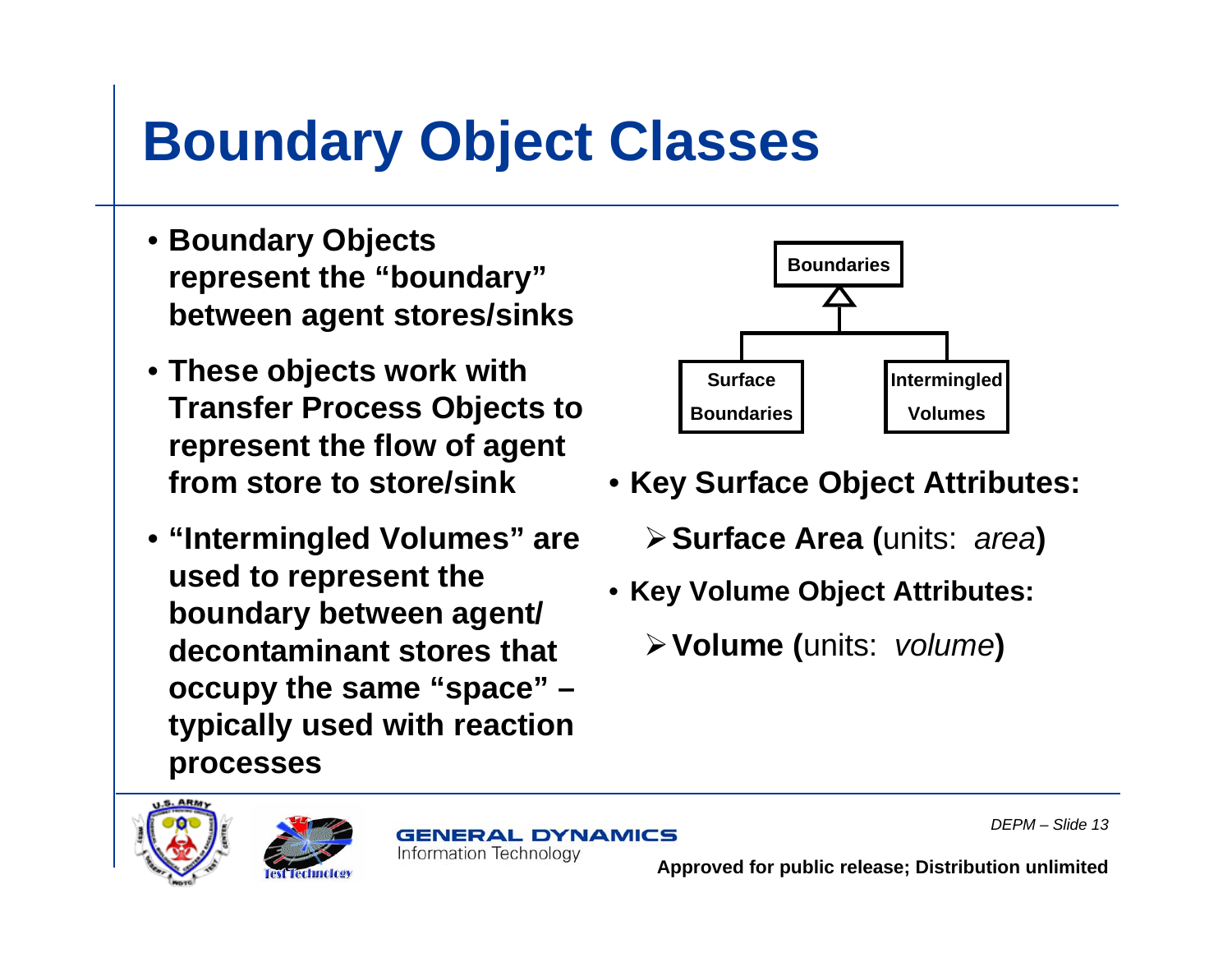## **Transfer Object Classes**

• **Transfer Objects work with Boundary Objects to represent the transfer/ transformation of agent mass between stores and sinks**







**GENERAL DYNAMICS** Information Technology

*DEPM – Slide 14*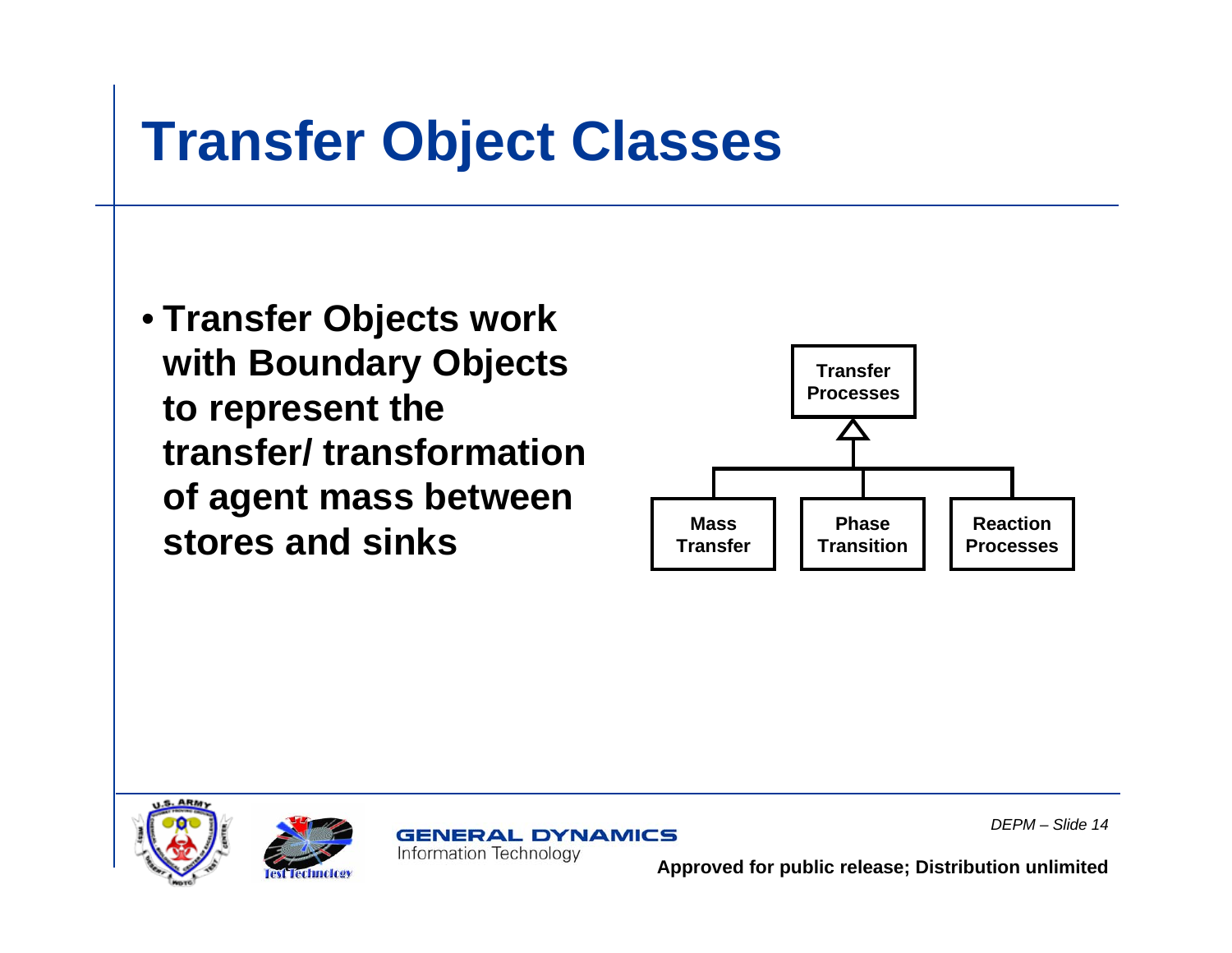### **Agent Flow Diagrams**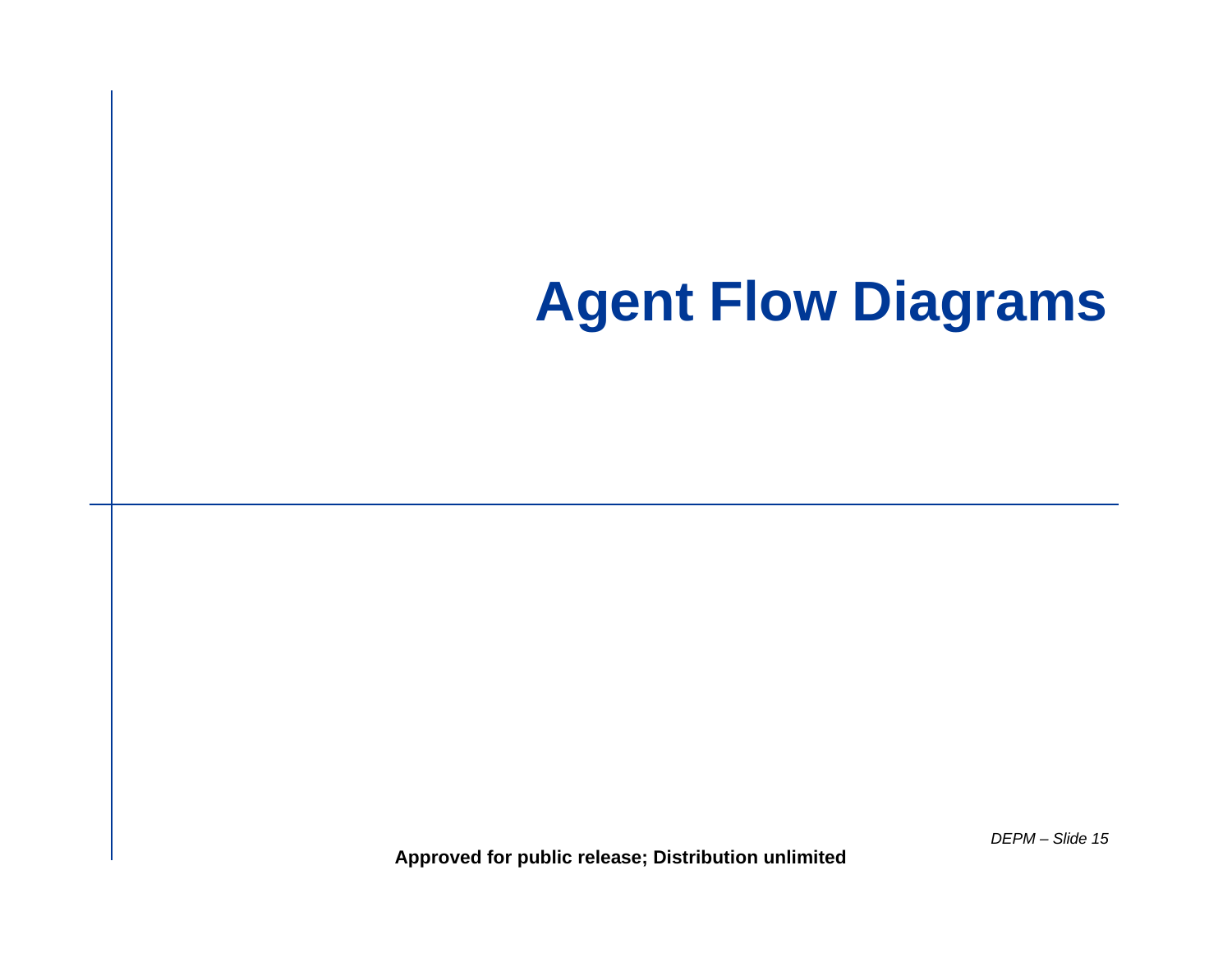## **Agent Flow Diagrams**

• The following slides show the general flow of agent mass from store to store/sink via boundaries using various transfer processes







**GENERAL DYNAMICS** Information Technology

*DEPM – Slide 16*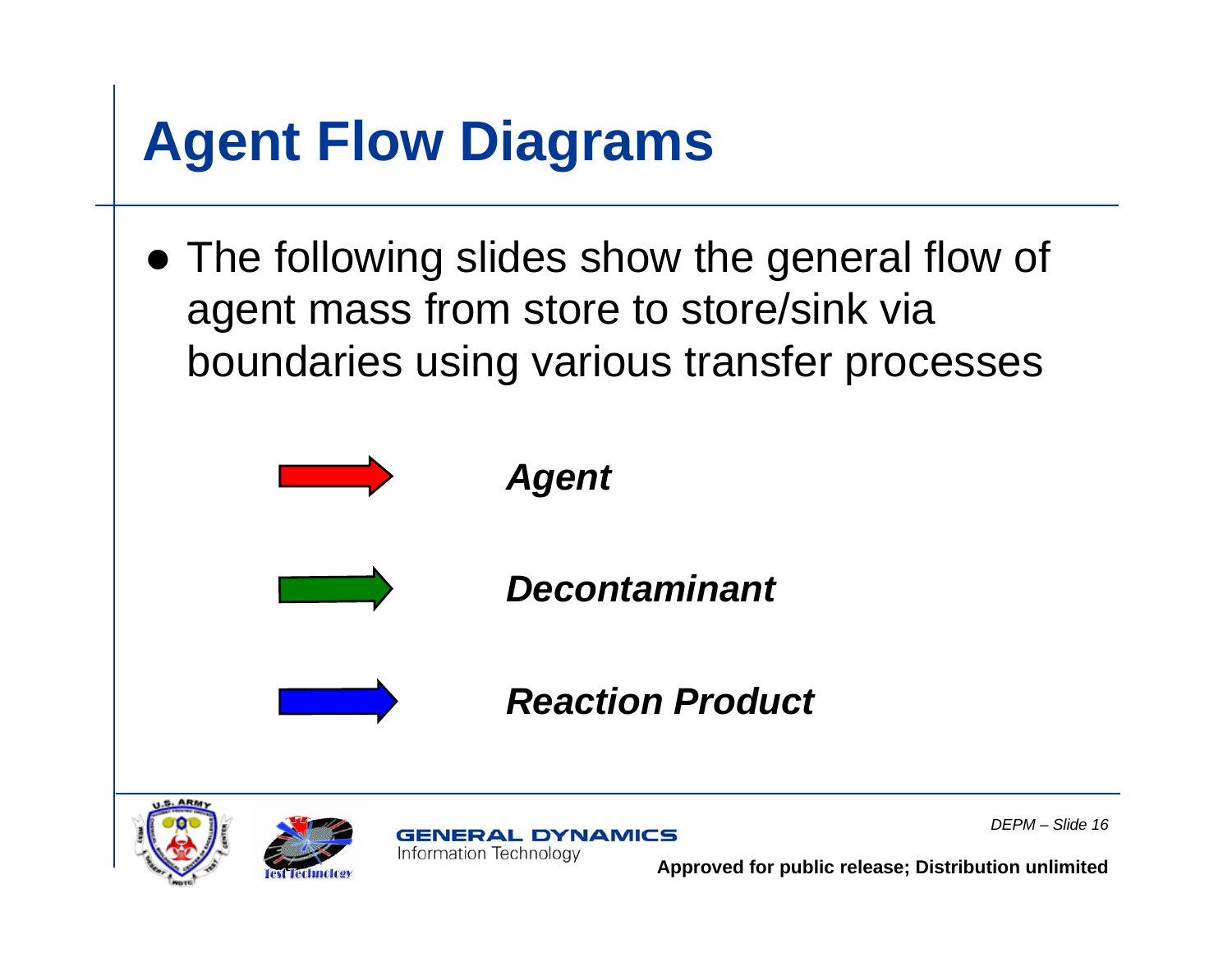## **Phases Represented in Simulation**

- **Contamination & Aging**
- $\bullet$  Decontamination
	- ¾ Physical Removal
	- ¾ Vapor Vapor Decon
	- ¾ Surface Decon
	- ¾ Substrate Penetration Decon
- Residual Hazard
	- ¾ Residual Evaporation
	- ¾ Contact Hazard







*DEPM – Slide 17*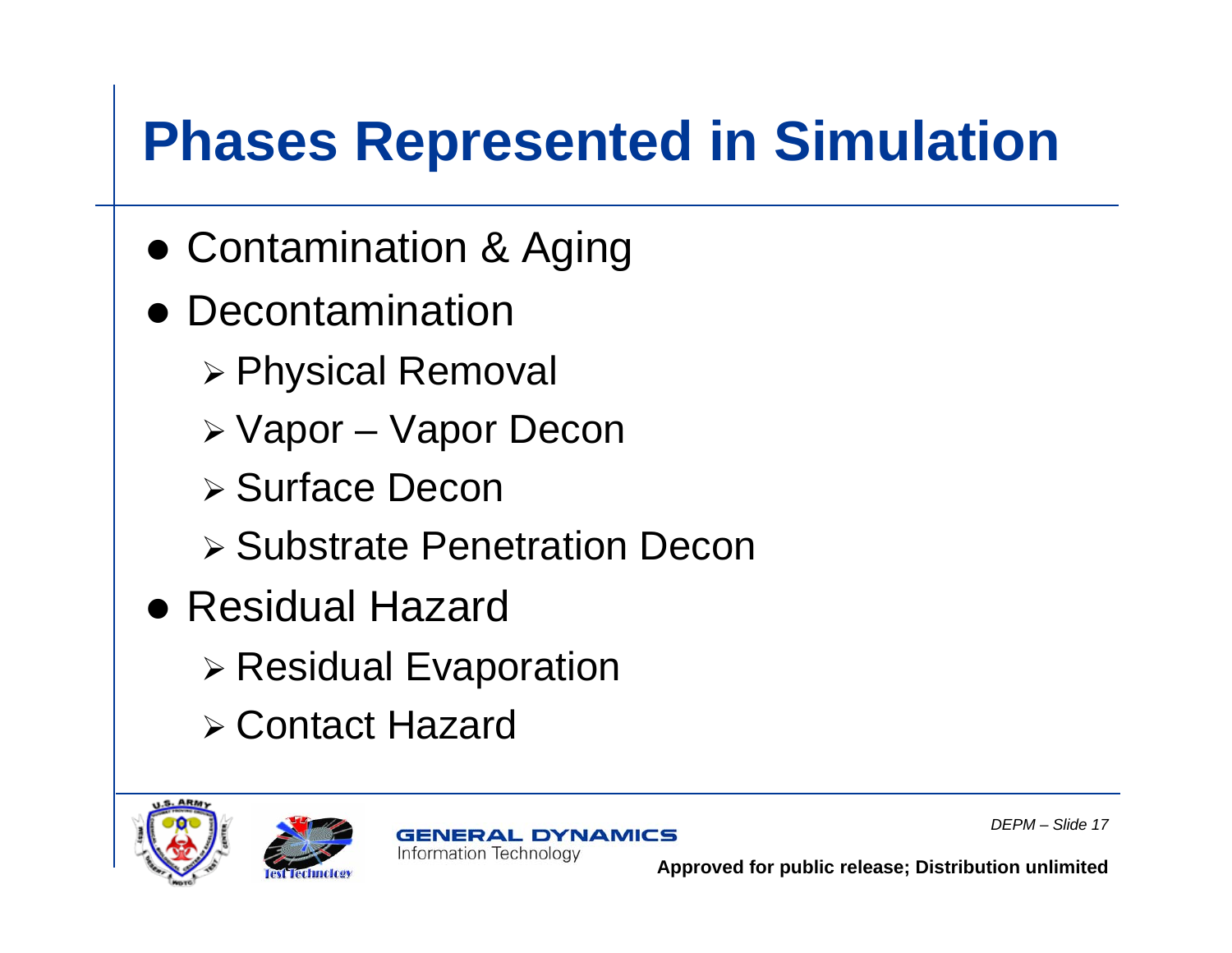#### **Agent Flow: Contamination & Aging Phase**





Information Technology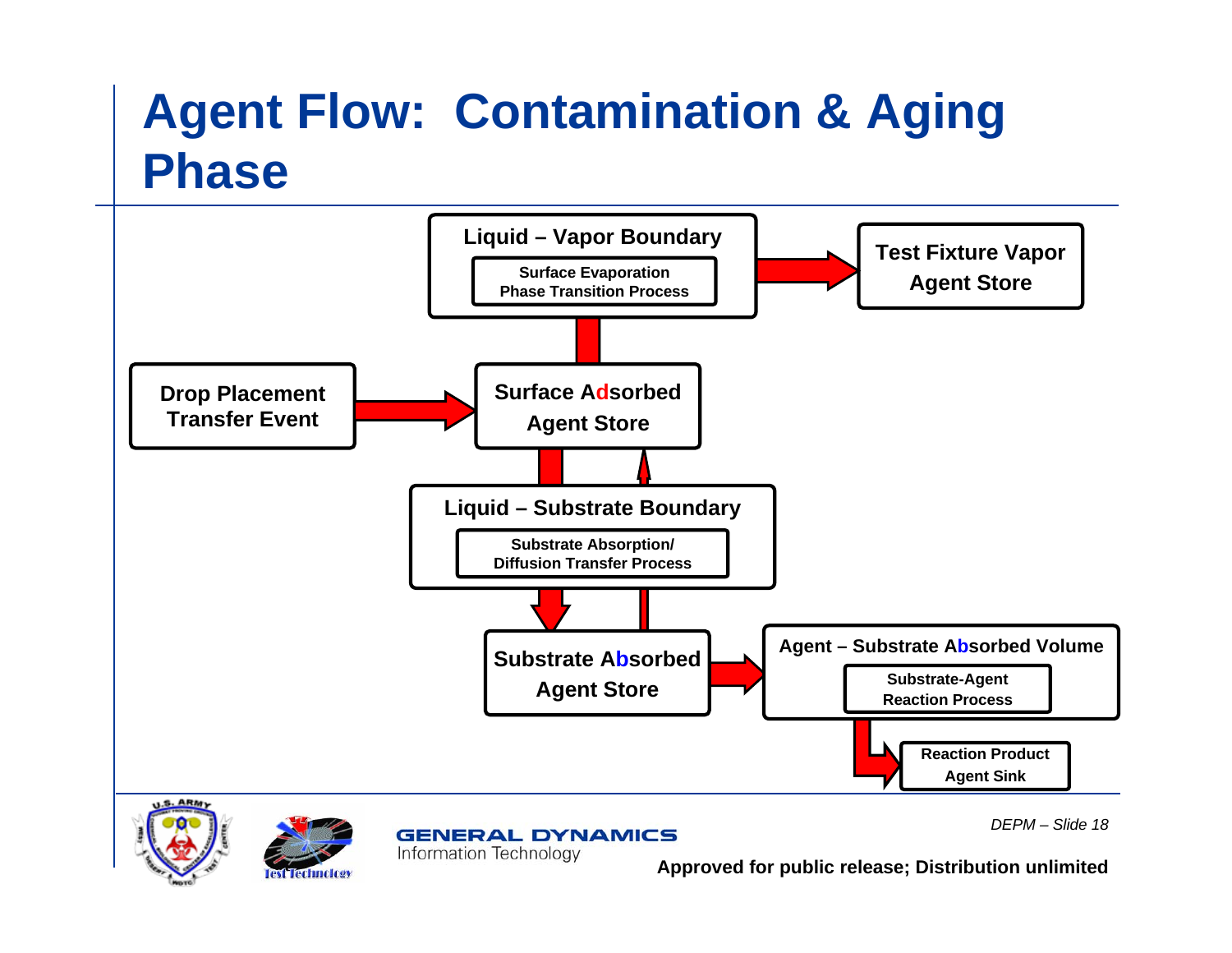#### **Agent Flow: Decontamination Phase (Physical Removal)**







**GENERAL DYNAMICS** Information Technology

*DEPM – Slide 19*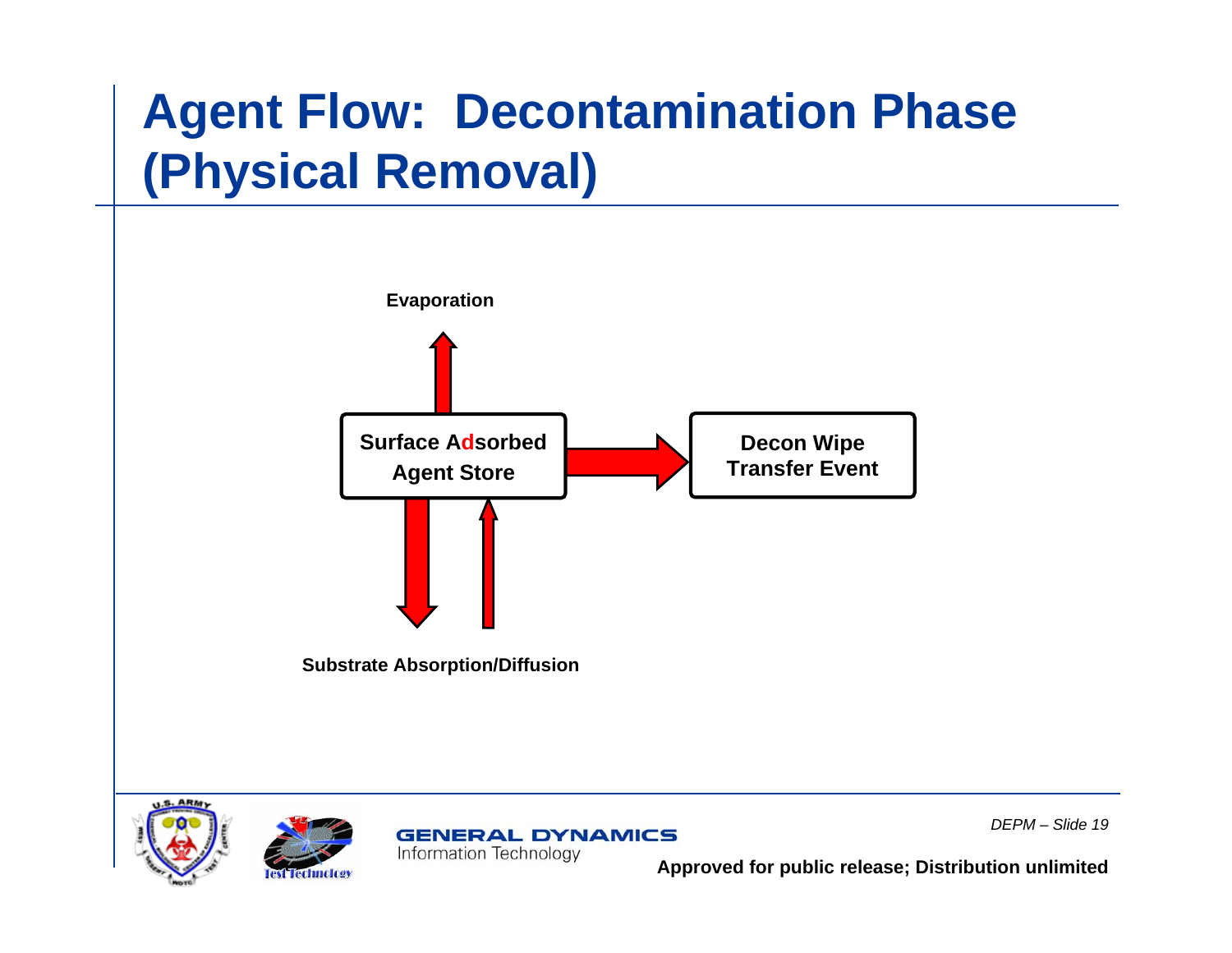#### **Agent Flow: Decontamination Phase (Vapor - Vapor Decon)**









*DEPM – Slide 20*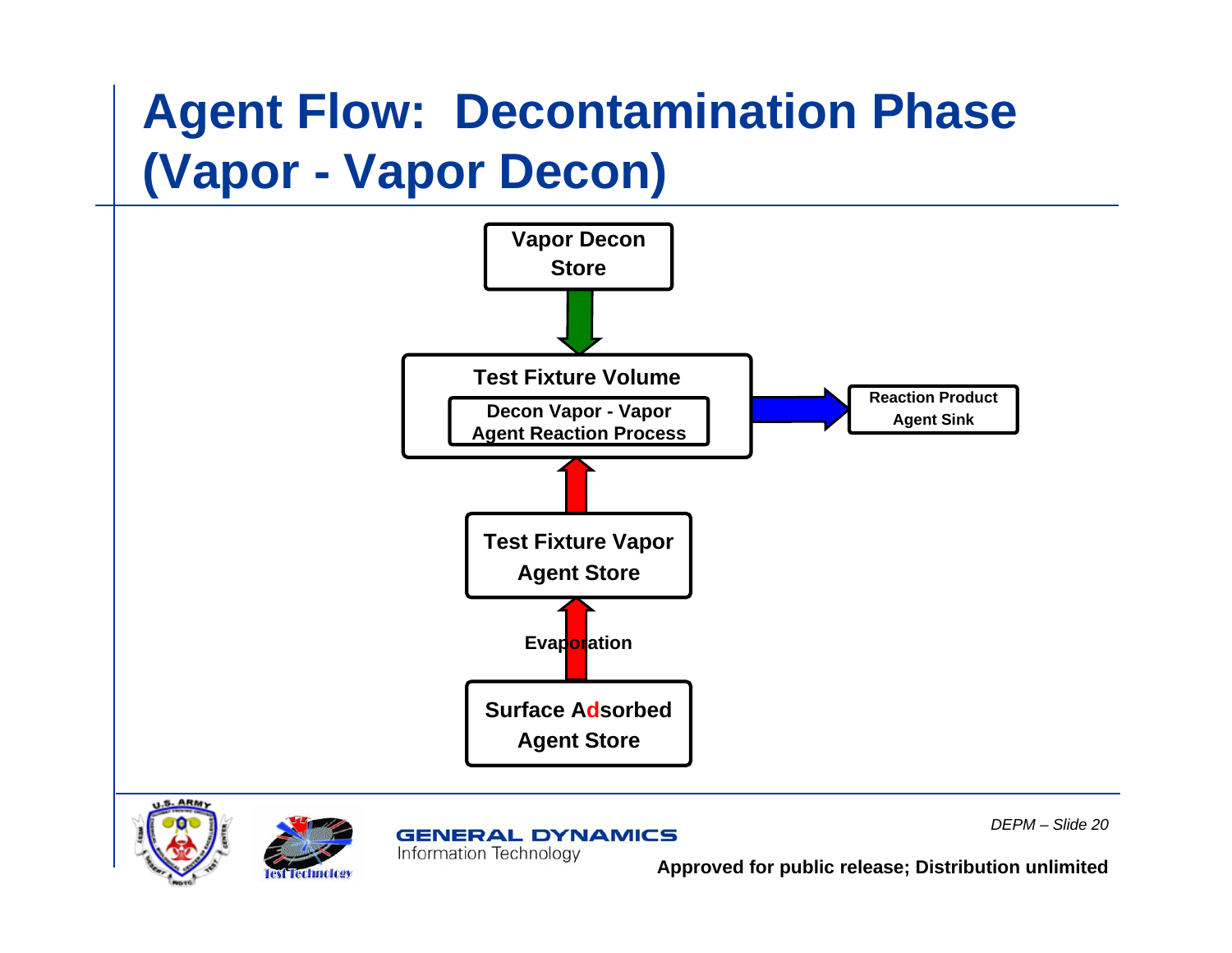#### **Agent Flow: Decontamination Phase (Surface Decon)**







**GENERAL DYNAMICS** 

Information Technology

*DEPM – Slide 21*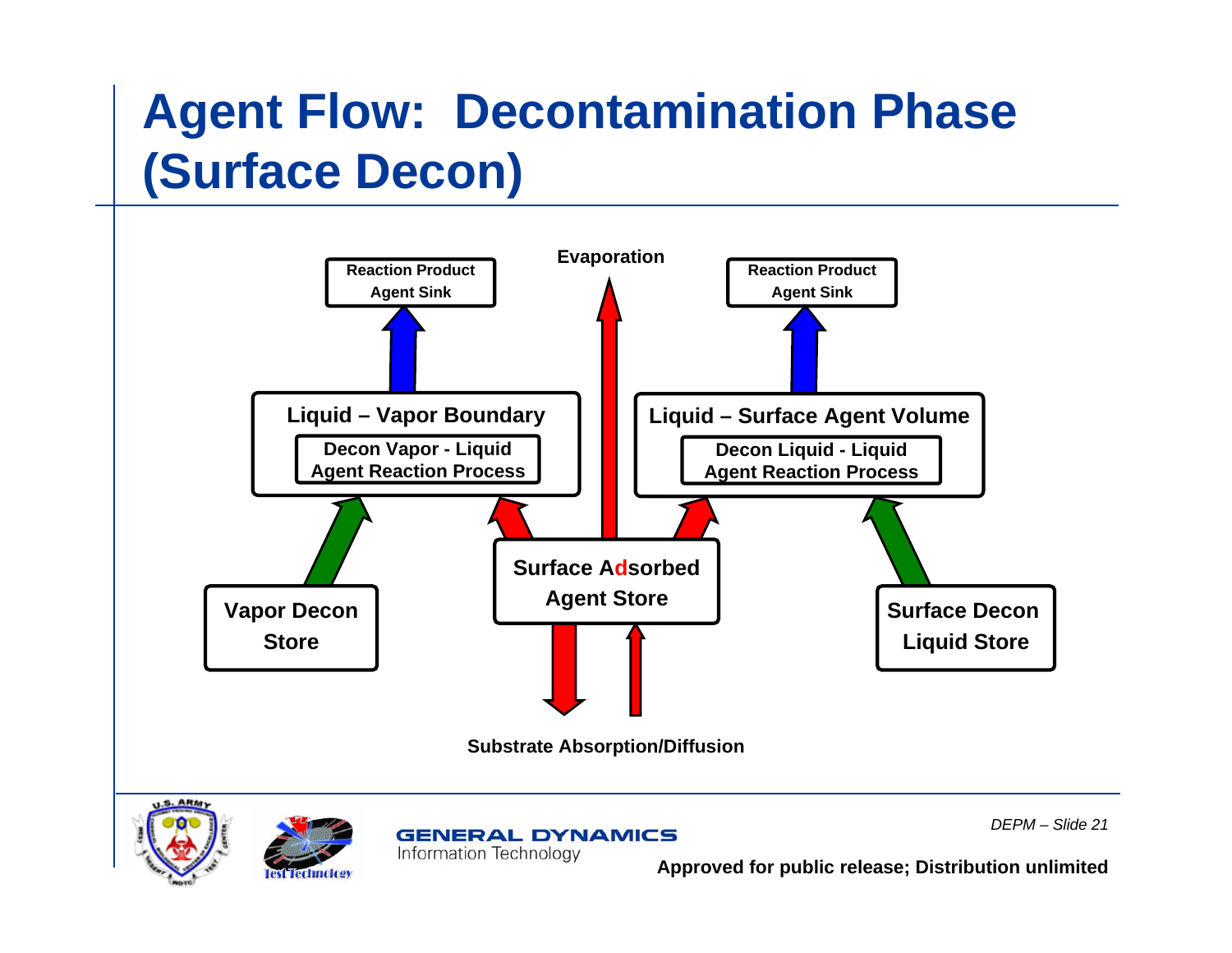#### **Agent Flow: Decontamination Phase (Substrate Penetration Decon)**







**GENERAL DYNAMICS** 

Information Technology

*DEPM – Slide 22*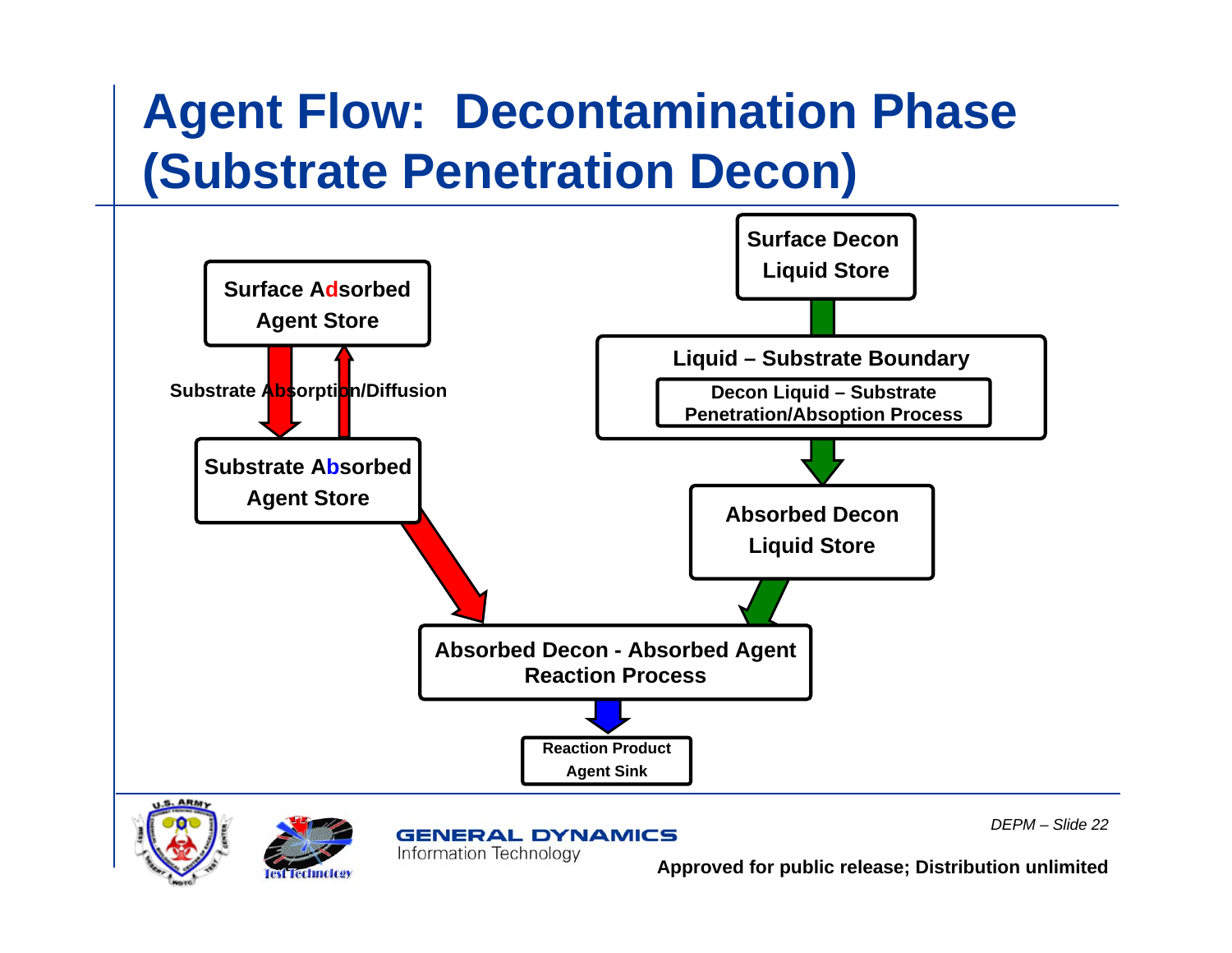### **Agent Flow: Residual Hazard Phase**



*DEPM – Slide 23*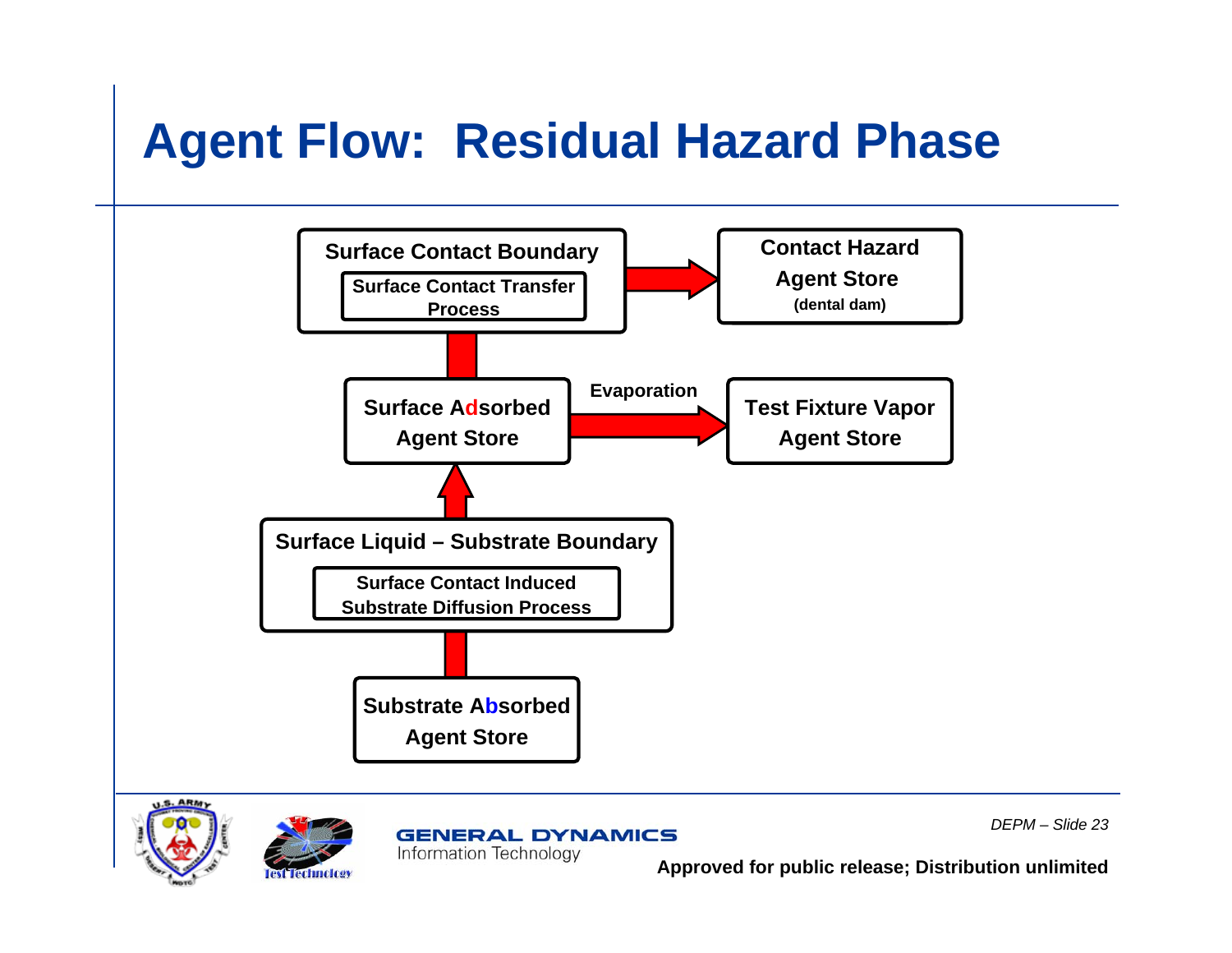## **In Summary**

- Proof-of-Principle Prototype (as the ECS Model) has been completed and demonstrated at end of FY05
- Current development effort is projected to reach limited decontamination efficacy prediction capability by early CY07
- Incorporation of more detailed and advanced functionality will continue in FY07 to allow for more realistic simulations of live agent coupon more realistic simulations of live agent coupon contamination, aging, and decontamination, the level of effort commensurate with funding





**GENERAL DYNAMICS** Information Technology

*DEPM – Slide 24*